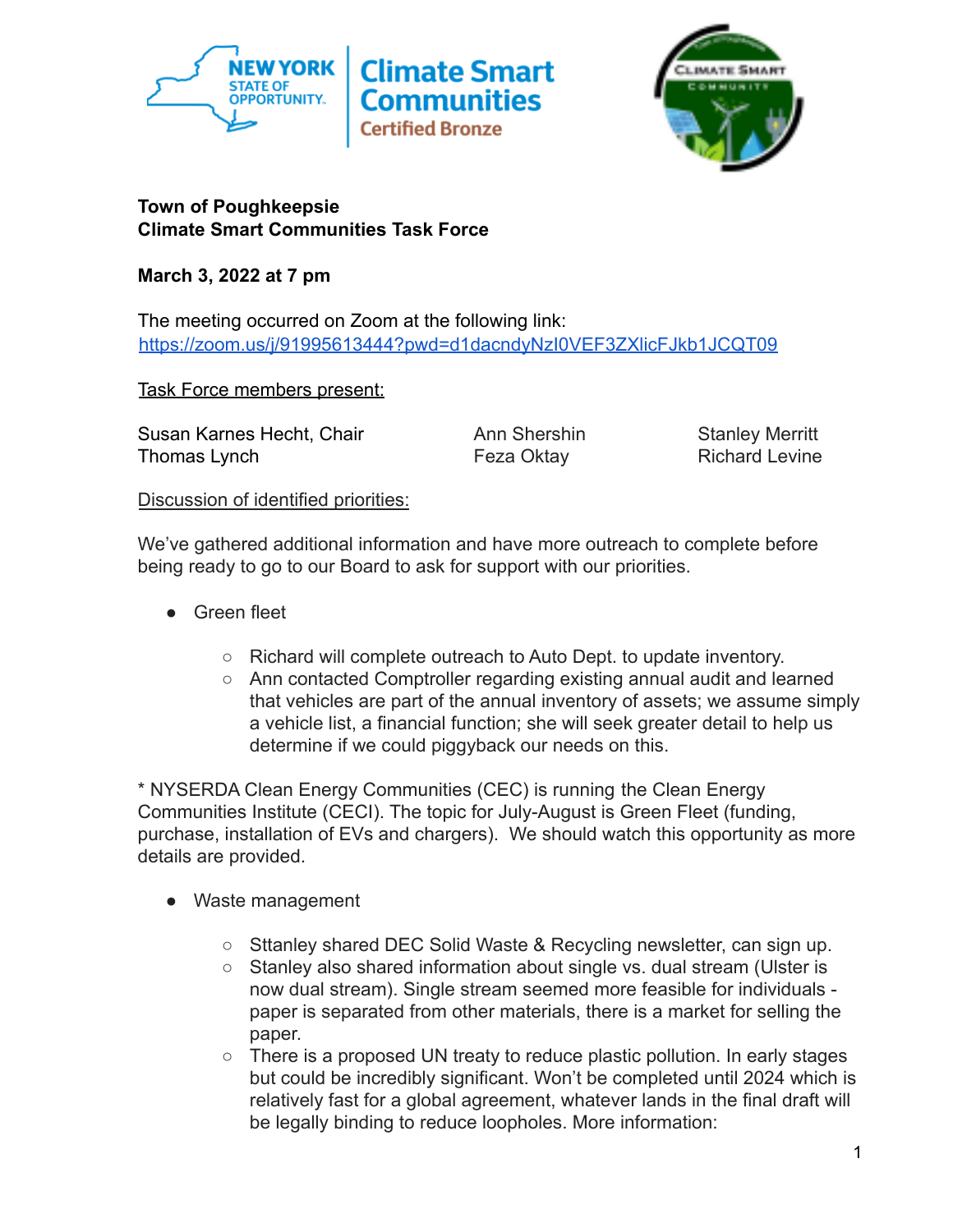### [https://www.wastedive.com/news/global-treaty-plastic-pollution-lifecycle-w](https://www.wastedive.com/news/global-treaty-plastic-pollution-lifecycle-waste-recycling/619753/) [aste-recycling/619753/](https://www.wastedive.com/news/global-treaty-plastic-pollution-lifecycle-waste-recycling/619753/)

This could address packaging, recycling, microplastics. Plastic waste will triple by 2040 with current trends. Plastics are made from fossil fuels and a major contributor to GHG emissions.

- $\circ$  We discussed that waste management may not be our best goal right now given extra costs to the town, potential changes to come. Our efforts may be better spent elsewhere and focused on decarbonizing. Our waste to energy burn center produces electricity that goes into the Central Hudson grid.
- Susan is still attempting to reach to director of recycling facility (Republic Services in Beacon). We are still in reconnaissance mode i this area.
- Green business
	- $\circ$  Feza reported on his research thus far. The previous Ulster program is defunct. However, Feza has connected with Michael Darcy, hired by Ulster to start a Green Business Champions program. A conversation with that person clarified that such programs tend to fall apart due to being a "heavy lift" especially for volunteers. Ulster has not only hired but also bought into a program developed in California with an online system for businesses to track metrics over time to be impactful. Feza will look at this system with Michael to see the elements.
	- Michael also recommended speaking to Europa McGovern (formerly with HV Regional Council) who now works for Ulster and is also on the City of Poughkeepsie and Dutchess County CSTFs. Feza learned from Europa that the County CSTF is currently inactive. We discussed that there would be potential for such a program at county level but, if this does not seem likely, can we either advocate for that or do a more narrowly focused program on our own. The Town hosts a majority of the businesses in our county. Susan suggested that (1) we should explore collaborating with the City CSTF on this front and (2) possibly any action grant that we get in the near future could be earmarked to assist and incentivize businesses. Feza will follow up with both Michael and Europa on all of this.
	- We've created a folder in our Google Drive for green business information.

### Status reports:

- Update on Climate Adaptation chapter CAPI: Susan shared a CAPI summary that she prepared in anticipation of speaking to Jay Baisley - meeting date being set. We will ask for support for adding the proposed Climate Adaptation Chapter.
- Solar for All campaign: Susan was in touch with Kat Carroll, our interim liaison at HV Regional Council. Kat has reached out for current sign up totals and we should have an update next week.